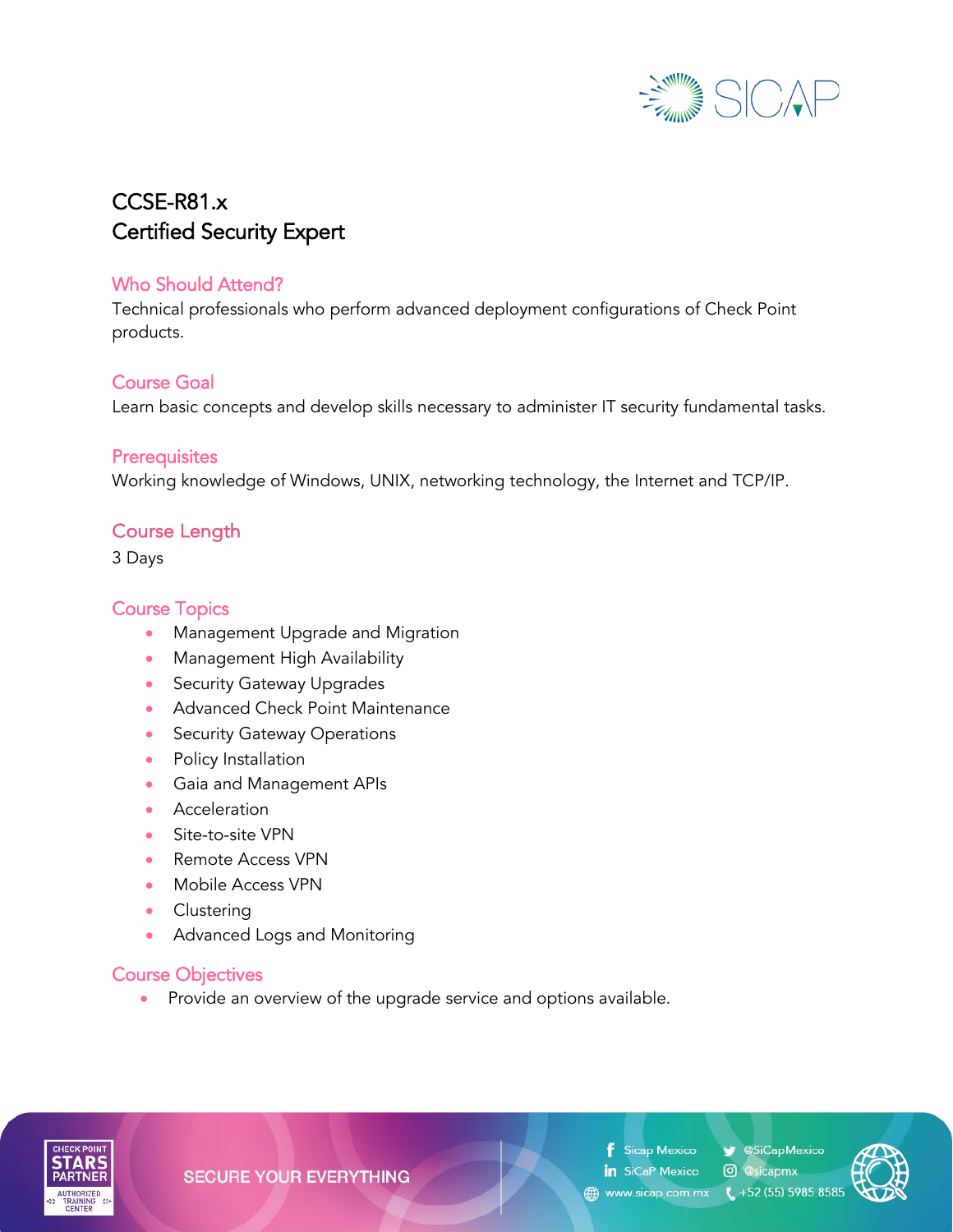

- Explain how to perform management upgrade and migration.
- Articulate the process using CPUSE features.
- Articulate the purpose and function of Management High Availability.
- Explain Primary vs Secondary, Active vs Standby and Synchronization.
- Explain disaster recovery steps in case the primary management server becomes unavailable.
- Provide overview of Central Deployment in SmartConsole.
- Articulate an understanding of Security Gateway cluster upgrade methods.
- Explain about Multi Version Cluster (MVC) upgrades.
- Discuss Gaia Commands and how they are used.
- Explain the main processes on s and s.
- Describe how to work with scripts and SmartTasks to configure automatic actions.
- Explain the Management Data Plane Separation (MDPS)
- Explain kernel operations and traffic flow
- Articulate Dynamic and Updatable Objects in Security Gateways
- Explain the policy installation flow and files used.
- Describe the use of policy installation history.
- Explain concurrent and accelerated install policy.
- Describe an overview of APIs and ways to use and authenticate.
- Explain how to make changes in GAIA and management configuration.
- Explain how to install policy using API.
- Explain how the SecureXL acceleration technology enhances and optimizes Security Gateway performance.
- Describe how the CoreXL acceleration technology enhances and improves Security Gateway performance.
- Articulate how utilizing multiple traffic queues can make traffic handling more efficient.
- Discuss Site-to-Site VPN basics, deployment and communities.
- Describe how to analyze and interpret VPN tunnel traffic.
- Explain Link Selection and ISP Redundancy options.
- Explain tunnel management features.
- Discuss Check Point Remote Access solutions and how they differ from each other.
- Describe how client security can be provided by Remote Access.
- Explain authentication methods including machine authentication.



**SECURE YOUR EVERYTHING** 

Sicap Mexico in SiCaP Mexico www.sicap.com.mx ( +52 (55) 5985.8585

**W** @SiCapMexico C @sicapmx

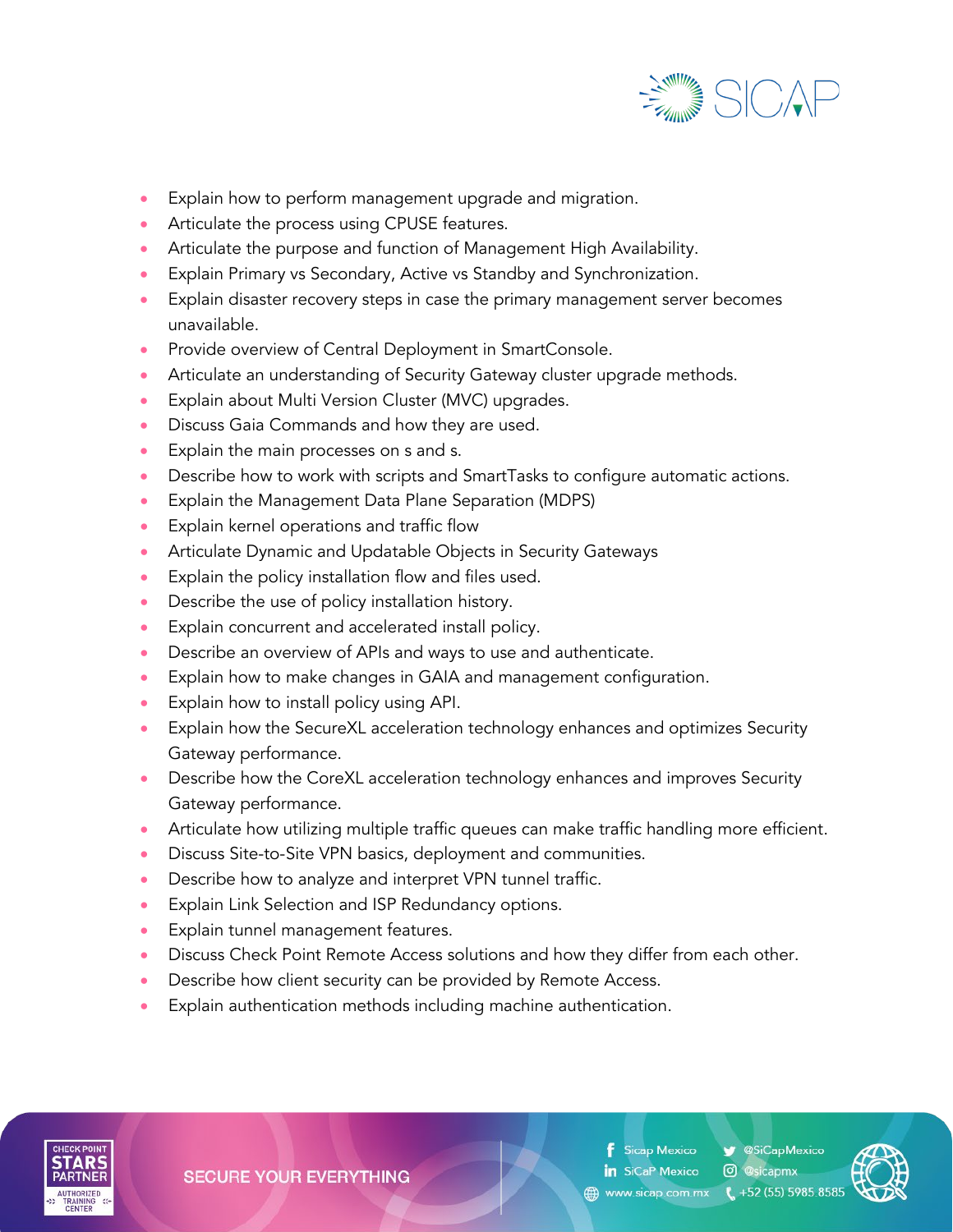

- Explain Multiple Entry Point (MEP).
- Discuss the Mobile Access Software Blade and how it secures communication and data exchange during remote connections.
- Describe Mobile Access deployment options.
- Discuss various features in Mobile Access like Portals, Link Translation, running Native Applications, Reverse Proxy and more.
- Explain basic concepts of Clustering and ClusterXL.
- Explain about Cluster Control Protocol (CCP) and synchronization.
- Describe advanced ClusterXL functions and modes like Load Sharing, Active-Active, VMAC mode etc.
- Discuss Cluster Correction Layer (CCL) to provide connection stickyness.
- Advanced Logs and Monitoring
- Explain how to determine if the configuration is compliant with the best practices.
- Explain how to set action items to meet the compliance.
- Discuss how SmartEvent functions to identify critical security issues.
- Describe the components of SmartEvent and their deployment options.
- Discuss how SmartEvent can assist in reporting security threats.
- Explain how to customize event definitions and set an Event Policy

#### **Exercises**

- Prepare for a Security Management Server Upgrade.
- Upgrade the Security Management Server.
- Deploy a Secondary Security Management Server.
- Configure a Distributed Log Server.
- Upgrade a Security Gateway from SmartConsole.
- Work with the Command Line.
- Use Scripts and SmartTasks.
- Configure Dynamic Objects.
- Monitor Traffic.
- Verify Policy Installation and Status.
- Work with Gaia and Management APIs.
- Work with Acceleration Features.
- Configure a Locally Managed Site to Site VPN.
- Configure a Site to Site VPN with an Interoperable Device.



**SECURE YOUR EVERYTHING** 

**f** Sicap Mexico in SiCaP Mexico

SiCapMexico

**@** @sicapmx